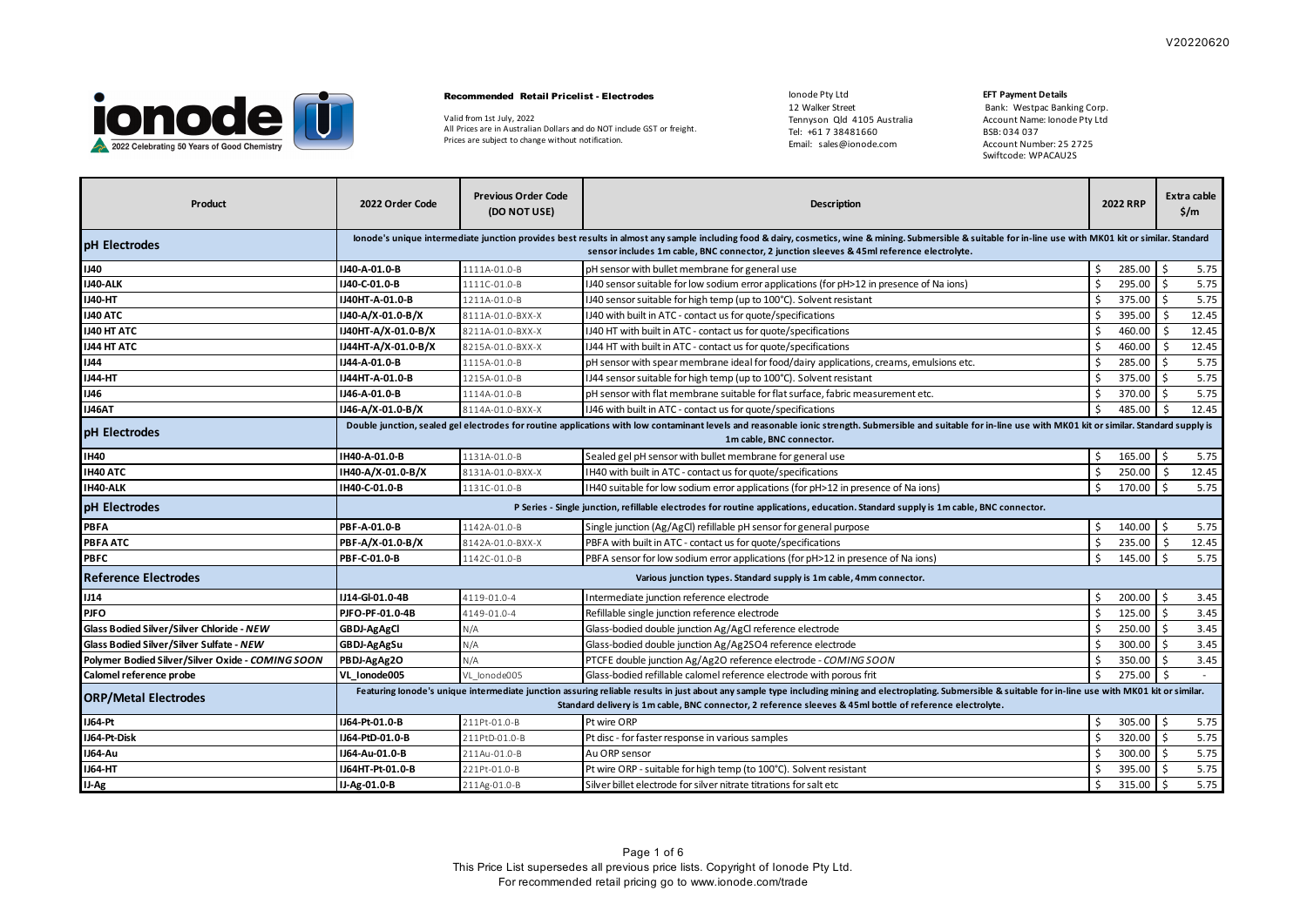| Product                                  | 2022 Order Code  | <b>Previous Order Code</b><br>(DO NOT USE)                                                                                                                                                                                                   | Description                                                                                                                          |    | <b>2022 RRP</b> |               | <b>Extra cable</b><br>\$/m  |
|------------------------------------------|------------------|----------------------------------------------------------------------------------------------------------------------------------------------------------------------------------------------------------------------------------------------|--------------------------------------------------------------------------------------------------------------------------------------|----|-----------------|---------------|-----------------------------|
| <b>ORP/Metal Electrodes</b>              |                  | Double junction, sealed gel electrodes for routine applications with low contaminant levels and reasonable ionic strength. Submersible and suitable for in-line use with MK01 kit or similar. Standard supply is<br>1m cable, BNC connector. |                                                                                                                                      |    |                 |               |                             |
| IH30-Pt                                  | IH30-Pt-01.0-B   | 213Pt-01.0-B                                                                                                                                                                                                                                 | Pt wire ORP - double junction sealed gel                                                                                             | \$ | 185.00          | - Ś           | 5.75                        |
| IH30-Pt-Disk                             | IH30-PtD-01.0-B  | 213PtD-01.0-B                                                                                                                                                                                                                                | Pt disc - for faster response                                                                                                        | Ś  | 200.00          |               | 5.75                        |
| IH30-Au                                  | IH30-Au-01.0-B   | 213Au-01.0-B                                                                                                                                                                                                                                 | Au ORP sensor                                                                                                                        | \$ | 185.00          | Ŝ.            | 5.75                        |
| <b>ORP/Metal Electrodes</b>              |                  |                                                                                                                                                                                                                                              | P Series - Single junction, refillable electrodes for routine applications, education. Standard supply is 1m cable, BNC Connector.   |    |                 |               |                             |
| <b>PRFO</b>                              | PRFO-Pt-01.0-B   | 214Pt-01.0-B                                                                                                                                                                                                                                 | Pt wire ORP                                                                                                                          | \$ | 175.00          | Ŝ.            | 5.75                        |
| <b>ISE Electrodes</b>                    |                  |                                                                                                                                                                                                                                              | Refillable ion selective electrodes, combination type (double junction) with epoxy body, ceramic frit, 1m cable with BNC connection. |    |                 |               |                             |
| <b>IJ Bromide ISE</b>                    | IJ-Br-01.0-B     | 311Br-01.0-B                                                                                                                                                                                                                                 | Intermediate junction bromide ion selective electrode - suitable for titration applications                                          | \$ | 835.00          |               | 5.75                        |
| IJ Chloride ISE                          | IJ-Cl-01.0-B     | 311Cl-01.0-B                                                                                                                                                                                                                                 | Intermediate junction chloride ion selective electrode - suitable for titration applications                                         | \$ | 835.00          | Ŝ.            | 5.75                        |
| IJ Cyanide ISE                           | IJ-CN-01.0-B     | 311CN-01.0-B                                                                                                                                                                                                                                 | Intermediate junction cyanide ion selective electrode - suitable for titration applications                                          | \$ | 835.00          | Ŝ.            | 5.75                        |
| IJ Fluoride ISE                          | IJ-F-01.0-B      | 311F-01.0-B                                                                                                                                                                                                                                  | Intermediate junction fluoride ion selective electrode - suitable for titration applications                                         | \$ | 885.00          | Ŝ.            | 5.75                        |
| IJ Iodide ISE                            | IJ-I-01.0-B      | 311-01.0-B                                                                                                                                                                                                                                   | Intermediate junction iodide ion selective electrode - suitable for titration applications                                           | \$ | 835.00          | Ŝ.            | 5.75                        |
| Ammonia (gas sensing) - NEW              | DO-NH3-01.0-B    | 332NH3-01.0-B                                                                                                                                                                                                                                | Ammonia ion selective electrode with 2 spare membrane caps                                                                           | \$ | 850.00          | Ś.            | 5.75                        |
| <b>Bromide - NEW</b>                     | ISE-Br-01.0-B    | 364Br-01.0-B                                                                                                                                                                                                                                 | Bromide ion selective electrode (Blue Series). Improved detection limit & quicker response                                           | Š. | 695.00          |               | 5.75                        |
| Chloride - NEW                           | ISE-CI-01.0-B    | 364Cl-01.0-B                                                                                                                                                                                                                                 | Chloride ion selective electrode (Blue Series). Improved detection limit & quicker response                                          | \$ | 695.00          |               | 5.75                        |
| Cyanide - NEW                            | ISE-CN-01.0-B    | 364CN-01.0-B                                                                                                                                                                                                                                 | Cyanide ion selective electrode (Blue Series). Improved detection limit & quicker response                                           | \$ | 695.00          | Ŝ.            | 5.75                        |
| Fluoride - NEW                           | ISE-F-01.0-B     | 364F-01.0-B                                                                                                                                                                                                                                  | Fluoride ion selective electrode (Blue Series). Improved detection limit & quicker response                                          | Ś. | 745.00          | Ŝ.            | 5.75                        |
| Iodide - NEW                             | ISE-I-01.0-B     | 364I-01.0-B                                                                                                                                                                                                                                  | Iodide ion selective electrode (Blue Series). Improved detection limit & quicker response                                            | \$ | 695.00          | Ŝ.            | 5.75                        |
| Nitrate - NEW                            | ISE-NO3-01.0-B   | 364NO3-01.0-B                                                                                                                                                                                                                                | Nitrate ion selective electrode (Blue Series). Improved detection limit & quicker response                                           | \$ | 695.00          |               | 5.75                        |
| Silver/silver sulphide - NEW             | ISE-Ag2S-01.0-B  | 364Ag2S-01.0-B                                                                                                                                                                                                                               | Silver/silver sulphide ion selective electrode (Blue Series). Improved detection limit & quicker response                            | \$ | 695.00          |               | 5.75                        |
| Calcium (PVC) - NEW                      | ISE-Ca-01.0-B    | 364Ca-01.0-B                                                                                                                                                                                                                                 | Calcium ISE (Blue Series). Improved detection limit & quicker response with regenerable PVC membrane                                 | \$ | 695.00          |               | 5.75                        |
| Calcium Hardness (PVC) - NEW             | ISE-CH-01.0-B    | 364CH-01.0-B                                                                                                                                                                                                                                 | Hardness ISE (Blue Series). Improved detection limit & quicker response with regenerable PVC membrane                                | \$ | 695.00          |               | 5.75                        |
| Potassium (PVC) - NEW                    | ISE-K-01.0-B     | 364K-01.0-B                                                                                                                                                                                                                                  | Potassium ISE (Blue Series). Improved detection limit & quicker response with regenerable PVC membrane                               | \$ | 695.00          | Ŝ.            | 5.75                        |
| Sodium (PVC) - NEW                       | ISE-Na-01.0-B    | 364Na-01.0-B                                                                                                                                                                                                                                 | Sodium ISE (Blue Series). Improved detection limit & quicker response with regenerable PVC membrane                                  | Ś  | 695.00          | Š.            | 5.75                        |
| Surfactant (PVC) - NEW                   | ISE-Sf-01.0-B    | 364SF-01.0-B                                                                                                                                                                                                                                 | Surfactant ISE (Blue Series). Improved detection limit & quicker response with regenerable PVC membrane                              | \$ | 695.00          | \$            | 5.75                        |
| <b>PVC Membrane Regeneration Service</b> | PVC-ISE-ReGen    | N/A                                                                                                                                                                                                                                          | Only applicable for PVC memb                                                                                                         | \$ | 130.00          | <sup>\$</sup> | 6.75                        |
| <b>Conductivity Probes</b>               |                  |                                                                                                                                                                                                                                              | Conductivity Sensors, 2-pole. Standard supply is 1m cable, BNC connector. ATC versions BNC/RCA to suit Elmetron conductivity meters. |    |                 |               |                             |
| $ECF-1$                                  | ELECF-1          | ELECF-1                                                                                                                                                                                                                                      | PVC body, K=0.45, for most samples, wide Range 0uS/cm - 500 mS/cm                                                                    | \$ | 345.00          | Ŝ.            | $\sim$                      |
| <b>ECF-1T</b>                            | ELECF-1T         | ELECF-1T                                                                                                                                                                                                                                     | PVC body, K=0.45, for most samples, wide Range 0uS/cm - 500 mS/cm with ATC                                                           | \$ | 425.00          | Ŝ.            |                             |
| <b>Voltammetry Electrodes</b>            |                  |                                                                                                                                                                                                                                              | Working electrodes (WE), Pt/Aux electrodes (CE), and Reference electrodes (RE) for electrochemistry studies. With pin connector.     |    |                 |               |                             |
| Pt WE 3mm                                | <b>ECWE-PtD3</b> | Echem-WE-Pt                                                                                                                                                                                                                                  | PEEK body 6mm diameter with 3mm diameter Pt disc                                                                                     | \$ | 240.00          |               | $\sim$                      |
| Au WE 3mm                                | <b>ECWE-AuD3</b> | Echem-WE-Au                                                                                                                                                                                                                                  | PEEK body 6mm diameter with 3mm diameter Au disc                                                                                     | \$ | 240.00          | <sup>\$</sup> |                             |
| GC WE 3mm                                | <b>ECWE-GCD3</b> | Echem-WE-GC                                                                                                                                                                                                                                  | PEEK body 6mm diameter with 3mm diameter GC disc (glassy carbon)                                                                     | \$ | 240.00          | \$            | $\sim$                      |
| CE/Aux electrode                         | <b>ECAux-PtS</b> | Echem-Aux-Pt                                                                                                                                                                                                                                 | Glass body 6mm diameter counter electrode with 6x6mm Pt foil                                                                         | \$ | 240.00          | Ŝ.            | $\sim$                      |
| Ref-refillable                           | <b>ECR-PF</b>    | Echem-Ref-R                                                                                                                                                                                                                                  | Refillable Ag/AgCl reference electrode. Supplied with small bottle of electrolyte                                                    | Ś  | 100.00          | Ŝ.            | $\sim$                      |
| <b>Ref-refillable</b>                    | <b>ECRSR-PF</b>  | Echem-Ref-R-SR                                                                                                                                                                                                                               | Refillable reference electrode. For non-aqueous measurements                                                                         | \$ | 100.00          | Ŝ.            | $\sim$                      |
| <b>Polishing kit</b>                     | OTH;EC-PolKit    | Echem-PolKit                                                                                                                                                                                                                                 | Kit with polishing cloths, glass backing plates and polishing solutions                                                              | Ś  | 210.00          | $\zeta$       | $\sim$                      |
| <b>Additional Junction - NEW</b>         | <b>ECRAJ-PF</b>  | N/A                                                                                                                                                                                                                                          | Additional junction for Echem Reference                                                                                              | \$ | 120.00          | $\varsigma$   | $\sim$                      |
| Microelectrode Carbon Fibre 7 µ - NEW    | ECWEm-GC07       | Echem-MWE-CF-7M                                                                                                                                                                                                                              | Glass bodied microelectrode for electrochemical research - contact us for custom options                                             | \$ | 630.00          | \$            | $\mathcal{L}^{\mathcal{A}}$ |
| Microelectrode Platinum 10 µ - NEW       | ECWEm-Pt10       | Echem-MWE-Pt-10                                                                                                                                                                                                                              | Glass bodied microelectrode for electrochemical research - contact us for custom options                                             | \$ | 490.00          | \$            | $\sim$                      |
| Microelectrode Platinum 25 µ - NEW       | ECWEm-Pt25       | Echem-MWE-Pt-25                                                                                                                                                                                                                              | Glass bodied microelectrode for electrochemical research - contact us for custom options                                             | \$ | 490.00          | Ŝ.            | $\sim$                      |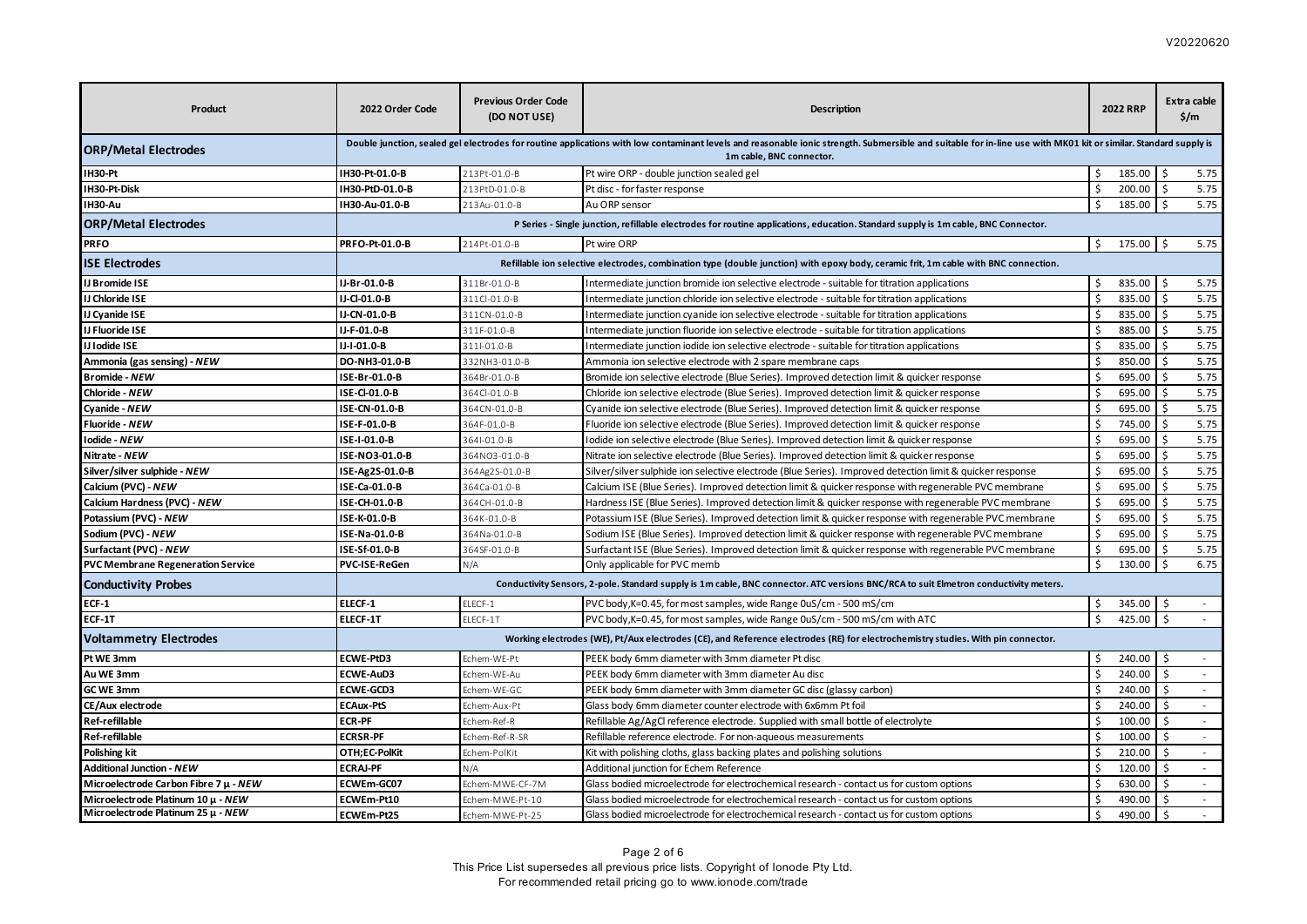## V20220620

| Product                           | 2022 Order Code      | <b>Previous Order Code</b><br>(DO NOT USE)                                    | Description                                             | <b>2022 RRP</b> | Extra cable<br>$\frac{2}{3}$ /m |  |  |
|-----------------------------------|----------------------|-------------------------------------------------------------------------------|---------------------------------------------------------|-----------------|---------------------------------|--|--|
| <b>Special Purpose Electrodes</b> |                      | Dual Pt pin electrodes for Karl Fisher Titration                              |                                                         |                 |                                 |  |  |
| KF electrode, dual Pt             | <b>KF-DPt-01.0-X</b> | KF-DPt-01.0-X                                                                 | Karl Fischer electrode, PTFE body                       | 405.00          |                                 |  |  |
| KF electrode, dual Pt             | KFM-DPt-01.0-L       | KFM-DPt-01.0-L                                                                | Karl Fischer electrode, PTFE body - suits Metrohm meter | 480.00<br>-S    |                                 |  |  |
| <b>Electrode Accessories</b>      |                      | Electrode adapters, mounting accessories, stirrer stands & electrode holders. |                                                         |                 |                                 |  |  |
| EH-G0001                          | <b>GEH-G0001</b>     | GEH-G0001                                                                     | Electrode Holder                                        | 155.00<br>-S    |                                 |  |  |
| SS-G0001                          | GSS-G0001A           | GSS-G0001A                                                                    | Magnetic Stirrer Stand                                  | 260.00          |                                 |  |  |
| <b>BNC/DIN Adaptor</b>            | CAD;B/D              | CABD                                                                          | BNC Cable Adaptor to suit WTW and many German meters    | 70.00           | $\sim$                          |  |  |
| <b>BNC/LEMO Adaptor</b>           | CAD;B/L              | CABL                                                                          | BNC Adaptor to suit Metrohm (5mm Lemo)                  | 70.00           |                                 |  |  |
| <b>BNC/TPS4 Adaptor</b>           | CAD;B/T4             | CABTP4                                                                        | BNC Cable Adaptor to suit old TPS pH Meters (1852)      | 70.00           | $\sim$                          |  |  |
| <b>MK01</b>                       | OTH;HJ-MountKit      | MK01                                                                          | Mounting Kit for IH/IJ Ionode Electrodes                | 55.00<br>-\$    | - 5                             |  |  |
| <b>Connector Upgrades</b>         |                      | Rework of standard BNC to another connector.                                  |                                                         |                 |                                 |  |  |
| Upgrade BNC to LEMO               | <b>LEMO</b>          | LEMO                                                                          | Rework BNC and replace with LEMO                        | 35.00<br>Ŝ      |                                 |  |  |
| Upgrade BNC to DIN                | DIN                  | <b>DIN</b>                                                                    | Rework BNC and replace with DIN                         | 35.00           |                                 |  |  |
| Upgrade BNC to Crimp Pins         | <b>PINS</b>          | PINS                                                                          | Rework BNC and replace with Crimp Pins                  | 20.00           |                                 |  |  |
| Upgrade BNC to TPS4               | TPS4                 | TP <sub>S4</sub>                                                              | Rework BNC and replace with TPS4                        | 20.00           |                                 |  |  |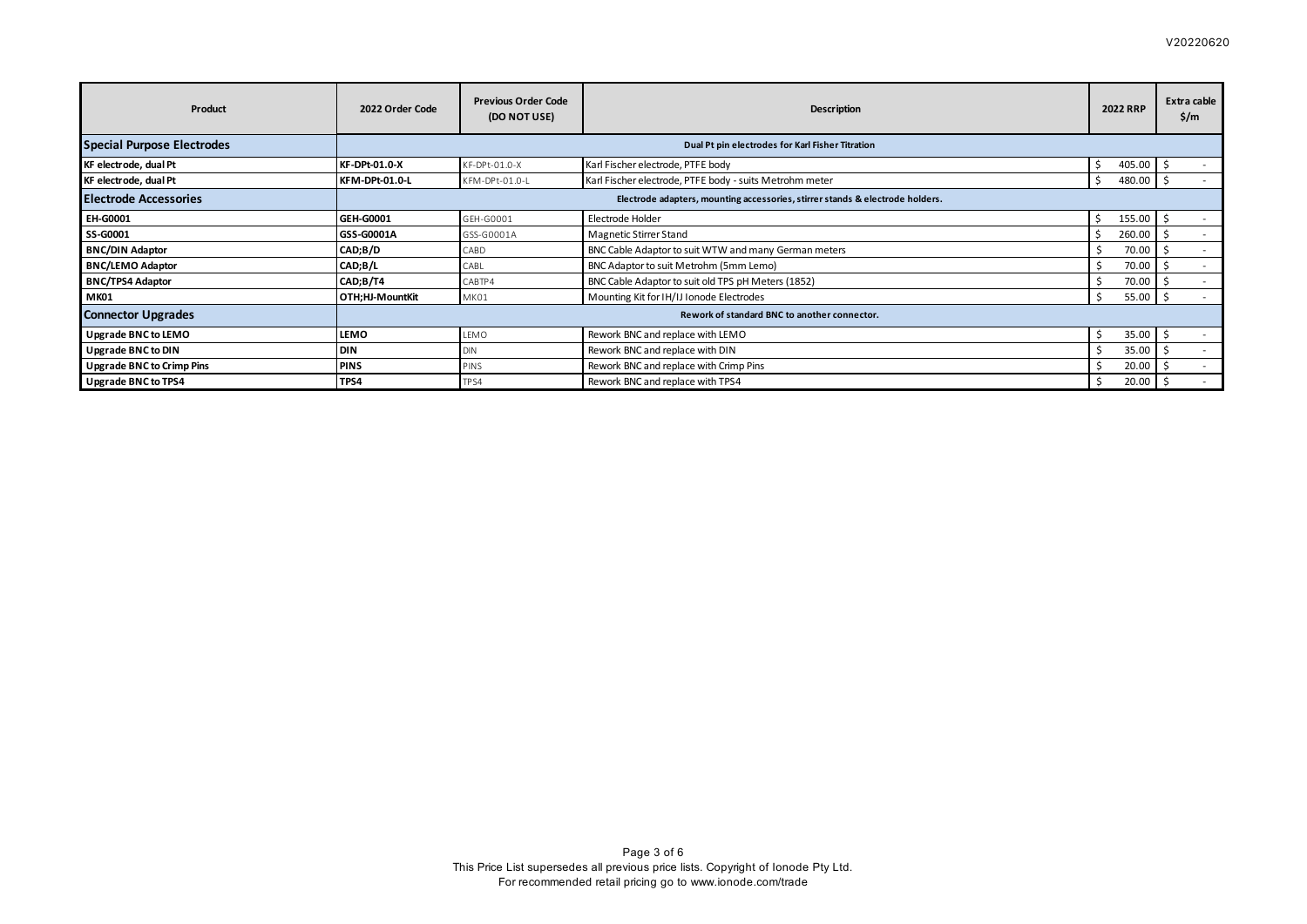

#### Recommended Retail Pricelist - Calibration & Maintenance Solutions

Valid from 1st July, 2022 All Prices are in Australian Dollars and do NOT include GST or freight. Prices are subject to change without notification.

Ionode Pty Ltd 12 Walker Street Tennyson Qld 4105 Australia Tel: +61 7 38481660 Email: sales@ionode.com Web: www.ionode.com

# **EFT Payment Details**

| <b>Product</b>                           | 2022 Order Code                          | <b>Previous Order Code</b><br>(DO NOT USE) | <b>Description</b>                                                                      |    | <b>2022 RRP</b> |
|------------------------------------------|------------------------------------------|--------------------------------------------|-----------------------------------------------------------------------------------------|----|-----------------|
| pH Buffers                               |                                          |                                            | pH buffers, with dye for easy identification                                            |    |                 |
| pH 4.01/250ml                            | pH4-250                                  | pH4-250                                    | pH 4.01 buffer 250mL, red                                                               | Ś. | 18.00           |
| pH 4.01/1L                               | pH4-1L                                   | $pH4-1L$                                   | pH 4.01 buffer 1L, red                                                                  | Ś  | 45.00           |
| pH 6.86 / 250mL                          | pH6.86-250                               | pH6.86-250                                 | pH 6.86 buffer 250mL, purple                                                            | Ś  | 18.20           |
| pH 6.86 / 1L                             | pH6.86-1L                                | pH6.86-1L                                  | pH 6.86 buffer 1L, purple                                                               | Ś  | 45.00           |
| pH 7.00 / 250mL                          | pH7-250                                  | pH7-250                                    | pH 7.00 buffer 250mL, green                                                             | Ś  | 16.95           |
| pH 7.00 / 1L                             | pH7-1L                                   | pH7-1L                                     | pH 7.00 buffer 1L, green                                                                |    | 45.00           |
| pH 10.01 / 250mL                         | pH10-250                                 | pH10-250                                   | pH 10.01 buffer 250 mL, blue                                                            | Ś  | 19.00           |
| pH 10.01 / 1L                            | pH10-1L                                  | pH10-1L                                    | pH 10.01 buffer 1L, blue                                                                | \$ | 45.00           |
| <b>Conductivity Standards</b>            |                                          |                                            | KCI standard solutions for conductivity calibration. Other values available on request. |    |                 |
| 1,413 µS/cm, 250ml                       | EC1413-250                               | EC1413-250                                 | Conductivity standard, 250mL                                                            | Ś  | 47.00           |
| 1,413 uS/cm, 1L                          | EC1413-1L                                | EC1413-1L                                  | Conductivity standard, 1L                                                               | Ś  | 73.00           |
| 2,760 µS/cm, 1L                          | EC2760-1L                                | EC2760-1L                                  | Conductivity standard, 1L                                                               | \$ | 73.00           |
| 12,880 µS/cm, 500ml                      | EC12880-500                              | EC12880-500                                | Conductivity standard, 500mL                                                            | Ś  | 60.00           |
| <b>ORP Standards</b>                     |                                          |                                            | ORP standard solutions for checking ORP electrodes                                      |    |                 |
| Zobells ORP Std "A" & "B" 250ml          | ORP220-250                               | ORP220-250                                 | ORP standard, Part A & Part B, 229mV @ 25°C                                             | \$ | 150.00          |
| EasyCal ORP 700, 250ml                   | ORP700-250                               | ORP700-250                                 | ORP 700mV EasyCal Standard, 250mL                                                       |    | 33.00           |
| EasyCal ORP 700, 1L                      | <b>ORP700-1L</b>                         | ORP700-1L                                  | ORP 700mV EasyCal Standard, 1L                                                          | \$ | 107.00          |
| <b>Reference Gels &amp; Electrolytes</b> | Reference electrolyte solutions and gels |                                            |                                                                                         |    |                 |
| <b>RE45</b>                              | CMP;G-KCl-45mL                           | <b>RE45</b>                                | KCI reference electrolyte gel, 45mL in squeeze bottle - to suit IJ series electrodes    | Ś  | 47.00           |
| <b>KN45</b>                              | CMP;S-KNO3-45mL                          | <b>KN45</b>                                | KNO3 reference electrolyte, 45mL in squeeze bottle                                      | Ś  | 30.00           |
| <b>KN45G</b>                             | CMP;G-KNO3-45mL                          | KN45G                                      | KNO3 reference gel electrolyte, 45mL in squeeze bottle - to suit IJ series ISE's        | \$ | 50.00           |
| <b>RE30</b>                              | CMP;G-KCl-30mL                           | <b>RE30</b>                                | 3M KCl reference electrolyte gel, 30mL in squeeze bottle                                | Ś  | 30.00           |
| 3M KCI                                   | CMP;S-KCl-45mL                           | KC45                                       | 3M KCI solution, 45mL in squeeze bottle                                                 |    | 30.00           |
| 3M KCl.Ag                                | CMP;S-KCl/AgCl-45mL                      | KC45S                                      | 3M KCl solution sat'd with AgCl, 45mL in squeeze bottle                                 | Ś. | 30.00           |
| <b>Maintenance Solutions</b>             | Electrode storage solutions              |                                            |                                                                                         |    |                 |
| <b>KS250</b>                             | CMP;S-KCl/KHP-250mL                      | KS250                                      | pH electrode storage solution, 250mL                                                    |    | 50.00           |
| KS1000                                   | CMP:S-KCl/KHP-1L                         | KS1000                                     | pH electrode storage solution, 1L                                                       | \$ | 120.00          |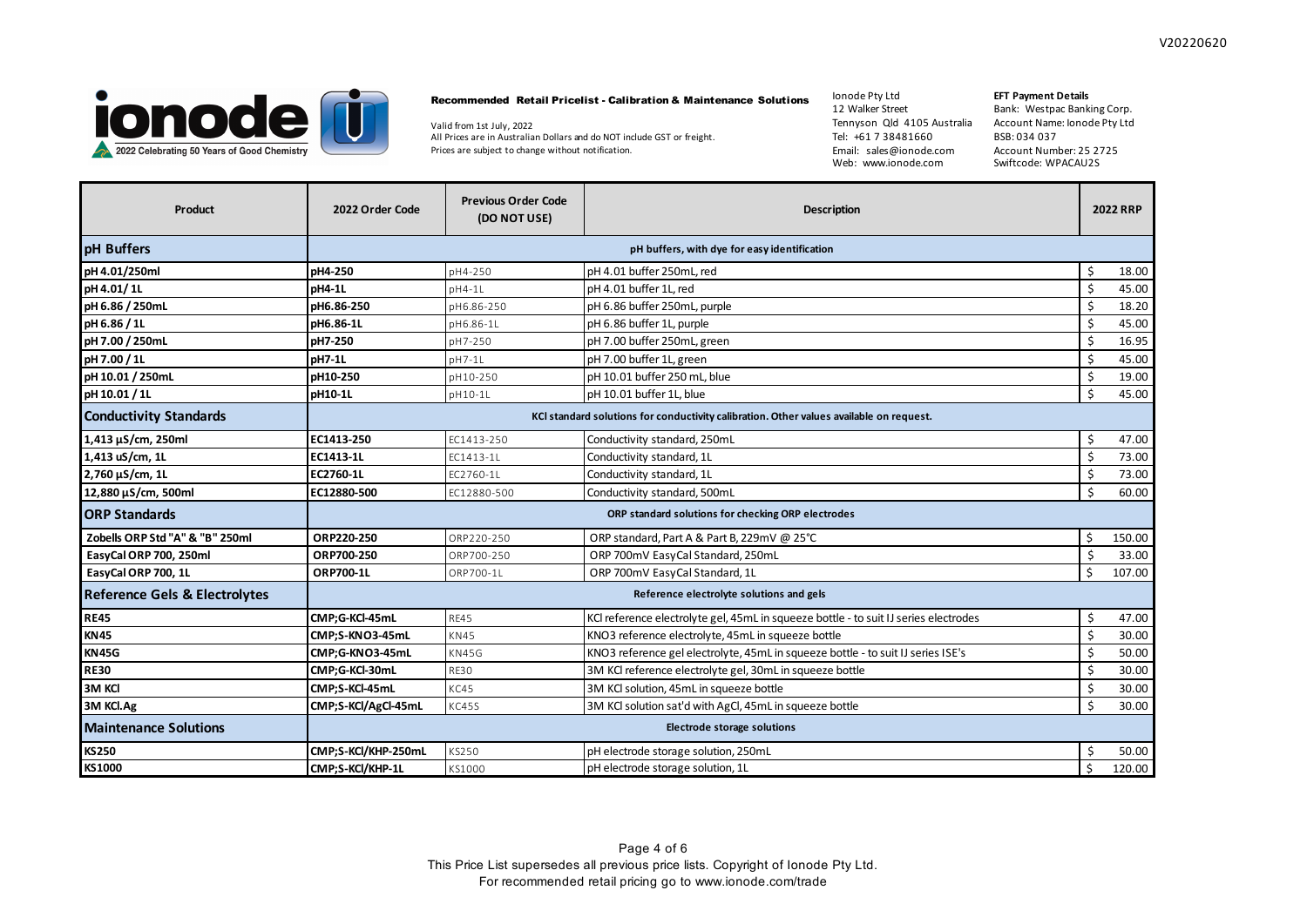

### Recommended Retail Pricelist - Pocket/Handheld Meters

Valid from 1st July, 2022 All Prices are in Australian Dollars and do NOT include GST or freight. Prices are subject to change without notification.

Ionode Pty Ltd 12 Walker Street Tennyson Qld 4105 Australia Tel: +61 7 38481660 Email: sales@ionode.com Web: www.ionode.com

### **EFT Payment Details**

| Product                                                                                                                      | 2022 Order Code                                                                  | <b>Previous Order Code</b><br>(DO NOT USE) | <b>Description</b>                                                                      | <b>2022 RRP</b> |  |  |  |  |
|------------------------------------------------------------------------------------------------------------------------------|----------------------------------------------------------------------------------|--------------------------------------------|-----------------------------------------------------------------------------------------|-----------------|--|--|--|--|
| Pocket pH Meter for use in meats, dairy, semi-solids, creams, emulsions                                                      |                                                                                  |                                            |                                                                                         |                 |  |  |  |  |
| CPx-105                                                                                                                      | <b>ELCPx-105A</b>                                                                | <b>ELCPx-105</b>                           | Pocket pH/mV meter with IJ44 ATC sensor, RE30 gel in carry case                         | \$<br>460.00    |  |  |  |  |
| GPx-105                                                                                                                      | <b>ELGPx-105</b>                                                                 | ELGPx-105                                  | Replacement IJ44 pH/ATC head to suit CPx-105                                            | \$<br>340.00    |  |  |  |  |
|                                                                                                                              | Handheld Meters - Basic Models (in carry case with temp sensor, battery powered) |                                            |                                                                                         |                 |  |  |  |  |
| CP-411                                                                                                                       | <b>ELCP-411d</b>                                                                 | ELCP-411                                   | pH/mV meter, 3 point autocal with temp sensor                                           | 560.00<br>Ś.    |  |  |  |  |
| CP-411-IH Package                                                                                                            | <b>ELCP-411-IH</b>                                                               | <b>ELCP-411-IH</b>                         | pH/mV meter, 3 point autocal with temp sensor and IH40A sealed gel pH sensor            | \$<br>650.00    |  |  |  |  |
| CP-411-IJ Package                                                                                                            | <b>ELCP-411-IJ</b>                                                               | ELCP-411-IJ                                | pH/mV meter, 3 point autocal with temp sensor and IJ40A intermediate junction pH sensor | \$<br>695.00    |  |  |  |  |
| CPC-411 Package                                                                                                              | ELCPC-411-Pkg                                                                    | ELCPC-411-pkg                              | pH/EC meter with IH40A and ECF-1T                                                       | \$1,250.00      |  |  |  |  |
| CC-411 Package                                                                                                               | ELCC-411-Pkg                                                                     | ELCC-411-pkg                               | Conductivity meter with ECF-1T                                                          | \$1,035.00      |  |  |  |  |
| CO-411 Package                                                                                                               | ELCO-411-Pkg                                                                     | ELCO-411 complete                          | DO meter with sensor - galvanic type, with 2 spare membranes and electrolyte            | \$875.00        |  |  |  |  |
| Handheld Meters - GLP Compliant - in carry case with power adapter, temp. sensor, & with data capture software and USB cable |                                                                                  |                                            |                                                                                         |                 |  |  |  |  |
| CP-401                                                                                                                       | <b>ELCP-401d</b>                                                                 | FLCP-401                                   | CP-401 pH/mV handheld meter                                                             | Ś.<br>785.00    |  |  |  |  |
| CP-401-IH Package                                                                                                            | <b>ELCP-401-IH</b>                                                               | ELCP-401-IH                                | CP-401 pH/mV handheld meter w/ IH40 sensor                                              | \$<br>845.00    |  |  |  |  |
| CC 401                                                                                                                       | <b>ELCC-401d</b>                                                                 | ELCC-401d                                  | CC-401 EC handheld meter                                                                | \$1,095.00      |  |  |  |  |
| CC-401 Package                                                                                                               | ELCC-401-Pkg                                                                     | ELCC-401-pkg                               | CC-401 EC handheld meter with ECF-1T                                                    | \$1,345.00      |  |  |  |  |
| <b>CPC-401</b>                                                                                                               | ELCPC-401d                                                                       | ELCPC-401d                                 | CPC-401 pH/EC handheld meter                                                            | \$1,295.00      |  |  |  |  |
| CPC-401 Package                                                                                                              | ELCPC-401-pkg                                                                    | ELCPC-401-pkg                              | CPC-401 pH/EC handheld meter with IJ40A & ECF-1T                                        | \$1,469.00      |  |  |  |  |
| CX-401                                                                                                                       | <b>ELCX-401d</b>                                                                 | <b>ELCX-401</b>                            | CX-401 multi-function handheld meter                                                    | \$1,140.00      |  |  |  |  |
| CX-401 Package                                                                                                               | ELCX-401-Pkg                                                                     | ELCX-401d                                  | CX-401 multi-function handheld meter w/ ECF-1 and IJ pH sensor                          | \$1,670.00      |  |  |  |  |
| <b>Accessories</b>                                                                                                           |                                                                                  |                                            |                                                                                         |                 |  |  |  |  |
| COG-1 kit                                                                                                                    | <b>ELCOG-1Kit</b>                                                                | ELCOG-1Kit                                 | Replacement membrane kit for COG-1 (2 membranes, 30mL bottle of electrolyte)            | \$<br>95.00     |  |  |  |  |
| $COG-1$                                                                                                                      | ELCOG-1                                                                          | ELCOG-1                                    | COG-1 DO sensor, galvanic to suit Elmetron DO meters                                    | \$<br>590.00    |  |  |  |  |
| 12V Power Adapter                                                                                                            | 30.009                                                                           | 30.004                                     | SMP500-12R Power Adapter for 411 Series Meters                                          | \$<br>40.00     |  |  |  |  |
| <b>6V Power Adapter</b>                                                                                                      | 30.005                                                                           | 30.005                                     | SMP800-6R Power Adapter for 401 Series Meters                                           | \$<br>40.00     |  |  |  |  |
| <b>9V Power Adapter</b>                                                                                                      | 30.003                                                                           | 30.002                                     | SMP1200-9R Power Adapter for CSP-501 and 600 Series Meters                              | \$<br>40.00     |  |  |  |  |
| USB-charger                                                                                                                  | 30.008                                                                           | 30.008                                     | USB wall adapter/charger - excl USB cable                                               | Ś.<br>30.00     |  |  |  |  |
| <b>Temperature sensor</b>                                                                                                    | <b>ELTempSensor</b>                                                              | Tempsens                                   | Temperature Sensor for Elmetron Meters (Pt1000)                                         | \$<br>165.00    |  |  |  |  |